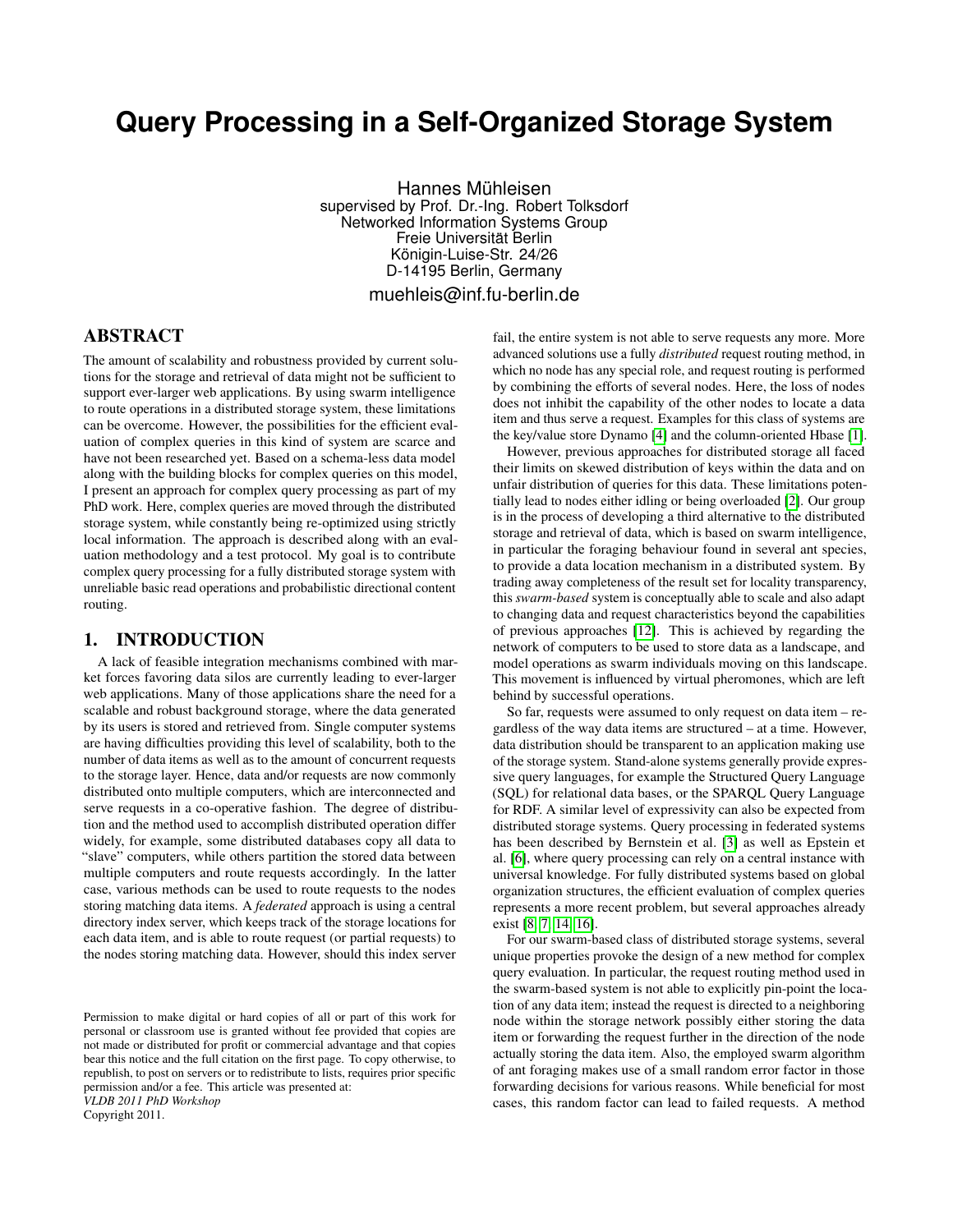for query processing in this class of system must be able to reflect these two impairments and is expected to still be able to process a complex query efficiently enough.

From these prerequisites, I am able to formulate a research question for the following work: Can complex queries be evaluated efficiently in a swarm-based distributed storage system? I will define and discuss my approach on the following pages. In particular, Section [2](#page-1-0) defines the distributed storage environment, restrictions on the used data model, and complex queries. Section [3](#page-4-5) describes the proposed evaluation methodology aimed to show the feasibility and performance of my query processing approach. Finally, Section [4](#page-4-6) concludes this paper and describes the next steps in the course of this research.

# <span id="page-1-0"></span>2. SELF-ORGANIZED DISTRIBUTED QUERY PROCESSING

As our group has shown in previous research [\[12\]](#page-5-0), the method used by several ant species use to forage for food has been found suitable to implement a scalable distributed storage system. Here, ants on the search for food start off from their nest on a random walk on a landscape. They continue on this random walk until they encounter food. A portion of the found food is then picked up and carried back to the nest, which is located using its distinct nest scent. On the way back to its nest ants leave a trail of chemical pheromones behind, which form a pheromone path from the food source to the nest. Now, if other ants on their random walk in search for food encounter this pheromone trail, they are inclined – but not forced – to follow it in the direction of the food as determined by comparison with the direction of the nest scent. Should they also find food following this path, they will further intensify the pheromone intensity, increasing the inclination of other ants to also follow this path. As pheromone trails also evaporate over time, old trails for example leading to depleted food sources are discarded soon.

The ant foraging method represents a positive enforcement mechanism which has been shown to be able converge approximating hard problems such as the Travelling Salesman problem [\[15,](#page-5-5) [5\]](#page-4-7). Ant colonies have been shown to be able to scale to billions of individuals, a property which depends on the basic principles of simplicity, locality and dynamism: Ant decisions are not too complicated, their adherence to the defined rules does not require complex reasoning. Also, all decisions can be taken based on strictly local knowledge and limited visibility. Finally, as they are only inclined, not forced, to follow paths, the colony is able to find new food sources.

We have developed a distributed storage system based on this approach. In our system, a number of computers ("nodes") interlinked by network connections are regarded as a landscape. Each node is connected to a limited set of other nodes, and stores a portion of the data to stored in the entire system. Each node offers an interface for client applications, able to store and retrieve data items. Storage and retrieval requests are modeled to be a swarm individual able to autonomously move about on that landscape, typically requiring multiple hops over network connections between nodes in order to find a data item. On each node, requests compute the node to be visited next from the nodes directly connected to the current node using the pheromone trails present. Virtual pheromone trails are laid tracing back the path successful operations, aiding current and future operations in their routing decisions. A small random factor is included in the routing decisions, modeling the ant's inclination to follow pheromone paths. As a replacement for a nest scent, operations carry a path history of visited nodes. If requests are successful, this path is traced back and the virtual pheromones are intensified, yielding the described positive enforcement for each stored data item. Pheromone values are distinct for each data item, since finding each data item represents its own optimization problem from every node. However, pheromone values are aggregated by the system for each neighbor connection to limit the amount of memory occupied by them. Pheromone values are numeric representations of the data item, for example generated by a hash function.

Using this swarm-inspired approach, the storage network can autonomously optimize request routing for all stored data items, given a sufficient number of subsequent requests for a data item [\[11,](#page-5-6) [12\]](#page-5-0). One main benefit is the complete in-transparency of the actual location of stored data inside this system. This allows the system to adapt very quickly to changing data characteristics and fluctuations in data popularity, which is often impossible in other approaches [\[2\]](#page-4-2). For example, should one node be overloaded with requests while neighboring nodes stand idle, the data items stored on this node may readily be redistributed using an arbitrary heuristic between neighboring nodes. This movement does not require the involvement of different parts of the storage network at all, allowing the concept to scale. Also, should nodes exceed their storage capacity due to massive amounts of data, excess data can also be moved off to neighboring nodes or completely different areas of the storage network. Again, nodes not directly involved do not need to be notified and all such data organization decisions can be taken on each storage node independently, making this storage system truly selforganized, potentially outperforming other distributed approaches.

Two main restrictions for queries to this class of system became apparent: First, the system is never able to determine the location of a data item before an retrieval operation has reached the node storing the data item. Second, through the random factor involved in routing decisions, retrieval operations may not be successful every time. Nonetheless, since these restrictions are a key to achieving the desired scalability and adaptability, other requirements such as complex query support have to be designed accordingly. Also, evaluations showed the success rate of the system to be very high in practice, thus making this storage system potentially interesting to applications [\[12\]](#page-5-0). However, so far only exact-match single key retrieval operations are possible, clearly falling short of the expressivity expected from a full-featured distributed storage system. To define queries more expressive than simple matches for unstructured data items based on a single key, we have to define the data model further.

## 2.1 Data and Query Model

For the purpose of this research, we assume a tuple-based data model. A tuple is regarded as an ordered list of basic data types such as text strings or numbers. Formally, a tuple is defined as  $tuple := (t_1, t_2, \ldots, t_n)$ , where individual entries can be accessed using their index  $t_i := \{e_i \in t | j = i\}$ . The following tuples are an example of data expressed within this model:

```
(BMW,isA,CarManufacturer)
(BMW,residesIn,Munich)
(Daimler,isA,CarManufacturer)
(Daimler, residesIn, Stuttgart)
(Munich,isA,City)
(Munich, hasInhabitants, 1330000)
(Stuttgart,isA,City)
(Stuttgart,hasInhabitants,601000)
```
A well-known special case of this data model is the Resource Description Format (RDF) [\[10\]](#page-5-7), where all data is expressed as triples. This model has the advantage to be adaptable both to key-value storage or a relational model. Regardless of the actual language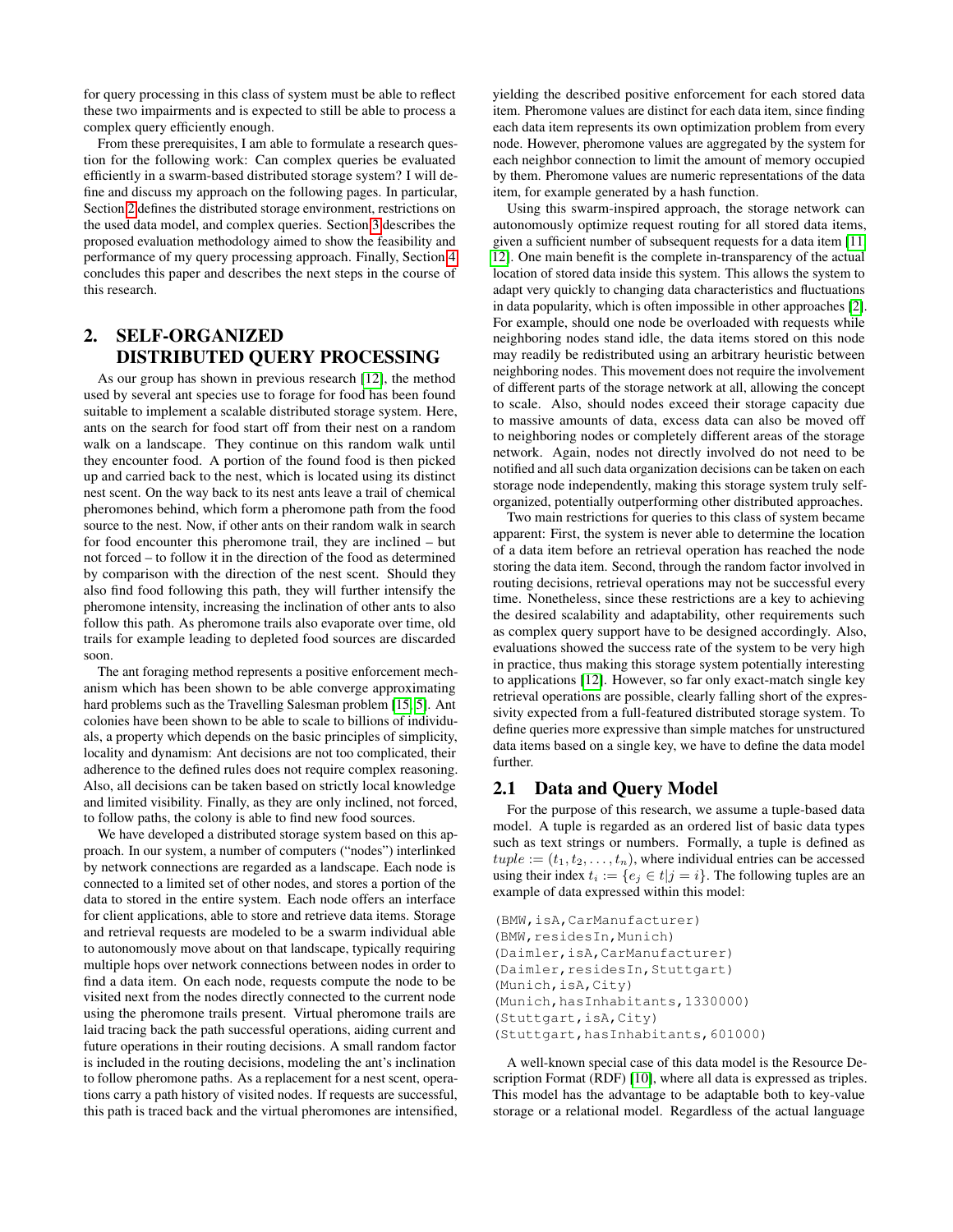used to formulate queries, we define a set of the two basic building blocks for complex queries, selection and join operations. Both selection and join operations depend on a basic read operation accessing the physical storage layer. This basic read operation is only able to match a single tuple entry against a predefined value, since the routing decision has to be given a single key to determine the neighbor node where the operation should be forwarded to. The selection operation mends this restriction and is able to handle a so-called tuple pattern, where an arbitrary number of values can be pre-defined, and all undefined values are treated as wild cards. Both the basic read as well as the selection operation return a set of tuples as their result. The following list details the operations:

- $read_{t_i,i}$  This basic read operation will lead to the creation of a virtual individual moving through the storage network returning tuples matching the given value  $t_i$  on the tuple index  $i$ . For example, the tuples (Stuttgart, isA, City) and (Stuttgart,hasInhabitants,601000) could be searched for by calling  $read_{Stuttgart,1}$  on the above data set. Very importantly, due to the properties of the swarmbased system, this read operation is susceptible to retrieval failures and may have to be restarted. Failure is modeled as a probability  $p_{fail}$ , which denotes the probability that the read operation will fail.
- $select_{pattern}$  The selection operation supports the retrieval of tuples using more than one fixed value. It is given a pattern, which can be regarded as a template for matching tuples. For each entry of tuples matched against the pattern, the pattern either defines a value or specifies a wild card, defined as  $pattern := (p_1, p_2, \ldots, p_n), p_i \in (*, t_i)$ . For example, select<sup>∗</sup>,isA,City would be a pattern matching a single tuple (Stuttgart,isA,City) from the above example. The selection can be implemented by intersecting the result sets of read operations for each pattern entry specifying a value.
- $join_{ts_1, ts_2, j_1, j_2}$  The join operation is used to combine two tuple sets  $ts_1$  and  $ts_2$  by comparing the values for each tuple using the join indices  $j_1$  and  $j_2$ . For each pair of tuples with equal values for the join indices from the two tuple sets a new result tuple is created by appending the second tuple without the matching entry to the first tuple. For example, joining the tuples (a, b, c) and (c, d, e) with  $j_1 = 3$  and  $j_2 = 1$ would produce  $(a, b, c, d, e)$ .

From these building blocks, a wide range of complex queries can now be constructed. It should be noted that projection (removal of tuple entries not needed further) is not included in the list of operations for simplicity reasons. Also, values may always be projected at a later stage. Obviously, *no* schema definition is required in this data model, even though schema information could help with the querying process. However, schema information would represent a global state which would have to be distributed reliably between all nodes to be of use. This would be very expensive in terms of the number of transmissions required and thus be hindering scalability.

An example for a fairly complex query on the example data set is the query printed in Fig. [1](#page-3-0) using a tree representation. The query is retrieving the number of inhabitants of the city a car manufacturer resides in.

### 2.2 Proposed Solution

To describe the evaluation of these complex queries in the context of our swarm-based distributed storage system, I have chosen the reference architecture for distributed query processing defined by Kossmann [\[9\]](#page-5-8). I will continue with discussing the need to adapt components within this architecture to the environment described here. This widely adapted reference architecture consists of the following components:

- 1. *Parser* The query is translated from a syntactical representation into an internal data structure according to the query language specification. This component does not need to be adapted.
- 2. *Query Rewrite* Query optimizations regardless of the physical state of the system, for example replacing complex language constructs with sets of smaller operations. This component also does not require adaption for the described environment.
- <span id="page-2-0"></span>3. *Query Optimizer* – Possible query execution plans are enumerated and costs for their evaluation are calculated using a cost model. From all plans and their estimated costs, the best plan is selected for execution. In the described environment, this is no longer possible, as the information required to construct a reliable cost model is not present on any single point within the system. For example, the cardinality of result sets of read operations with specific input are unknown and could only be determined by actually executing this operation, which is not feasible. Hence, a more dynamic approach to query optimization is necessary.
- 4. *Plan* The plan is a precise specification as to how the query is to be evaluated. For example, the plan specifies the exact order of basic read operations followed by join operations. The plan is represented in an internal data structure which is also required in the described environment, leaving this component unchanged.
- 5. *Plan Refinement / Code Generation* The plan selected for processing the query is translated into an executable plan, which is often a distinct computer program. Since we are not able to determine the optimal plan due to a lack of information, code generation is not possible beforehand, rendering this component unnecessary.
- 6. *Query Execution Engine* The execution engine provides implementations for the basic operations needed to support the query language. This is also required within the described environment, requiring no conceptual changes in this component.
- <span id="page-2-1"></span>7. *Catalog* – The catalog is designed to pin-point any data item to a specific node in the distributed storage system. In the case of a relational data base, the catalog would be able to provide the query processor with the node storing a particular relation (or parts of it). This is not possible in the described environment due to the second restriction, only allowing requests being routed towards the node actually storing requested data. Hence, this component is also subject to change.

From analyzing each component involved in query processing, the query optimizer as well as the catalog were identified to be in a need for adaption in this scenario. The query optimizer lacks the information needed to optimize queries beforehand, and a catalog cannot contain information about the data stored in the entire network due to scalability reasons. Furthermore, single retrieval operations as part of a complex query may fail and would have to be restarted. From the previous work on the subject of distributed complex query processing, two approaches seem fit for this scenario: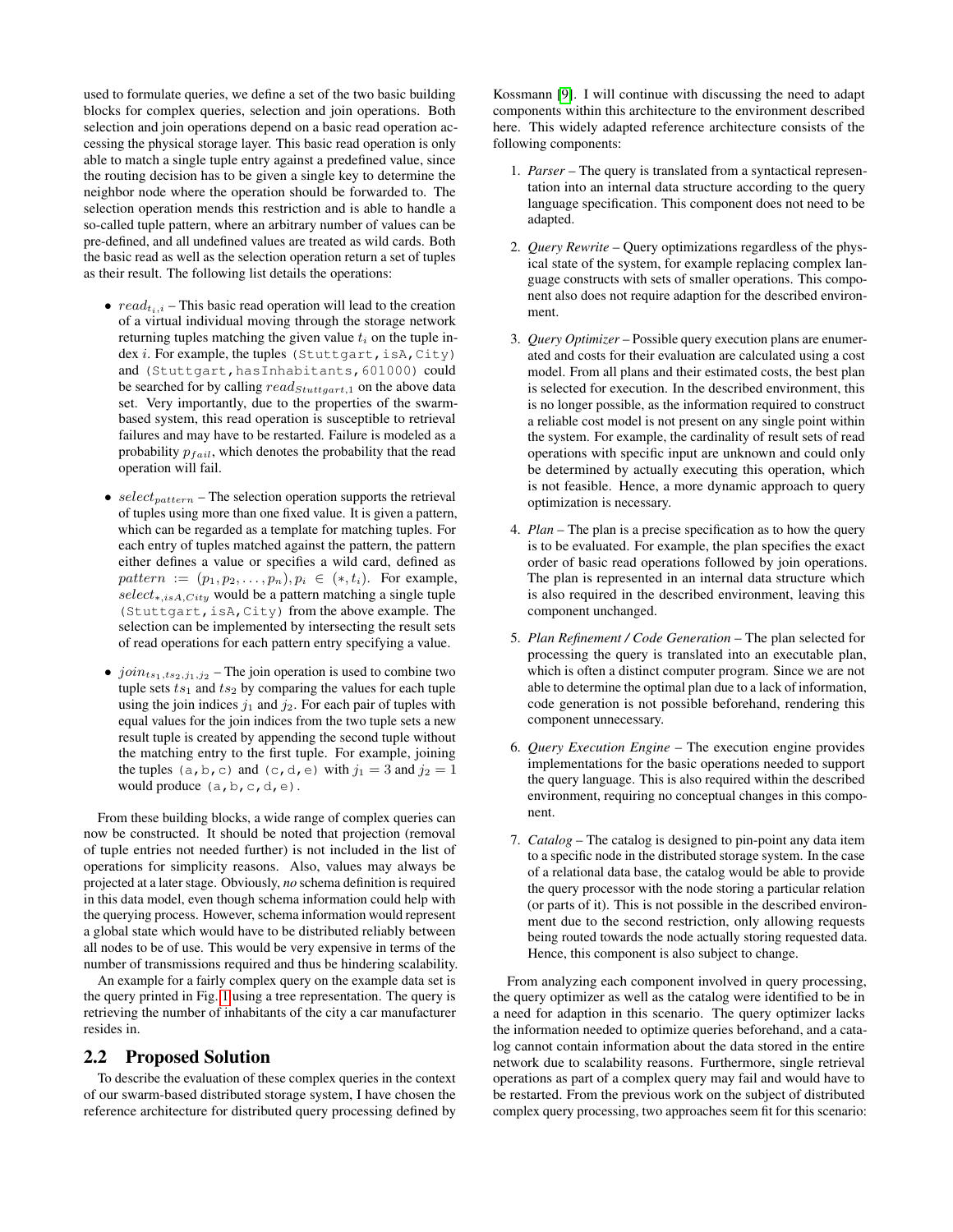

<span id="page-3-0"></span>Figure 1: Example Query – Tree Representation

Battré described complex query processing in an distributed RDF store built atop a distributed hash table, which moved the query processing between nodes if seemed fit according to the expected communication costs [\[2\]](#page-4-2). Papadimos et al. propsed the concept of *mutant query plans* for the use in distributed XML data bases [\[13\]](#page-5-9), where the query plan is constantly optimized as new data and thus more information to base optimization on becomes available.

In my concept, query plans are both moved from node to node as well as constantly optimized. Query plans start moving through the network in their entirety towards the node where the data to be read first is stored after limited initial optimization (comparable to Step 2 – Query Rewrite). On its way, parts of the plan are resolved, evaluated, and re-optimized if needed constructing the cost model from strictly local information and heuristics, then finally yielding both an optimal plan as well as a complete result. Hence, the steps [3](#page-2-0) through [7](#page-2-1) are constantly repeated as more information relevant to optimization becomes available. To continue the example from the complex query pictured in Fig. [1,](#page-3-0) the order in which the 6 different read operations should be carried out is completely unknown at first. Query evaluation starts using an execution order calculated using the limited information available locally. The query then starts to move through the storage network on the search for tuples fitting the read operation selected for evaluation. However, the execution order is constantly re-evaluated using the present pheromone paths stored on each node as the basis for an ad-hoc cost model. In general, the execution order is changed if the algorithm has sufficient information to assume the evaluation of the query would be improved with a probability larger than a specific threshold, e. g. 0.5, e.g. using a heuristic based on the present pheromones paths.



<span id="page-3-1"></span>Figure 2: Reordering example

Fig. [2](#page-3-1) shows a single step in the processing of the example query from Fig. [1:](#page-3-0) Multiple nodes 0 through 4 are connected, each connections has virtual pheromones assigned to them. The connection leading from node 1 to node 2 has two virtual pheromones, *isA* with intensity 4, and *City* with intensity 1000. Pheromones are also assigned to the other network connections. The read requests for triples with *isA* and *City* are part of the basic read operations for the example query, which has been sent to node 0 for evaluation. Lacking more information, node 0 decides that the read operation for *isA* should be evaluated before the read operation for *City*. The query now is forwarded to node 1, where the continuous query optimization takes place. Based on the present pheromones, the inverse execution order is considered to be closer to the optimal evaluation order. Hence, the query processing is continued using *City* as the first read operation, and based on the present pheromones likely forwarded to node 2.

Mutable and moving query plans are a solution for efficient query processing in the presence of only directional routing. To handle the possible failures of read operations, a second technique is required: Operations trace the nodes they have visited during retrieval operations to support pheromone laying. These path traces can be used to recover from failed retrieval operations as well. Routing failures become apparent whenever the operation becomes stuck in on a single node or starts following circular routing pattern without finding new results for any scheduled read operation. These conditions can be detected using local algorithms from the path traces, and the query evaluation operation can be resumed, for example from start or – more sensibly – from the last node to deliver results.

If tuples are found for one of the read operations, two alternatives are possible: First, matching tuples could replace the read operation in the query execution operator tree and sent along with the query. This would enable instant joining of the tuples carried along with tuples found on other hosts. However, large partial result sets would seriously impede the speed of the query operation due to increased transmission times. The second alternative would be to only store a pointer to the matching tuples and execute the entire query once every operator has been resolved to a set of nodes. While this enables further optimizations, since the storage system is able to move tuples in order to optimize their storage locations, tuples found on a node might not be there later.

After repeating the described process over several hops inside the storage network, the query evaluation is expected to converge on a near-to-optimal execution order, especially due to the determination of the possible benefit of a re-ordering. Should this not be the case, further analysis of the encountered problems can be used either to improve my approach.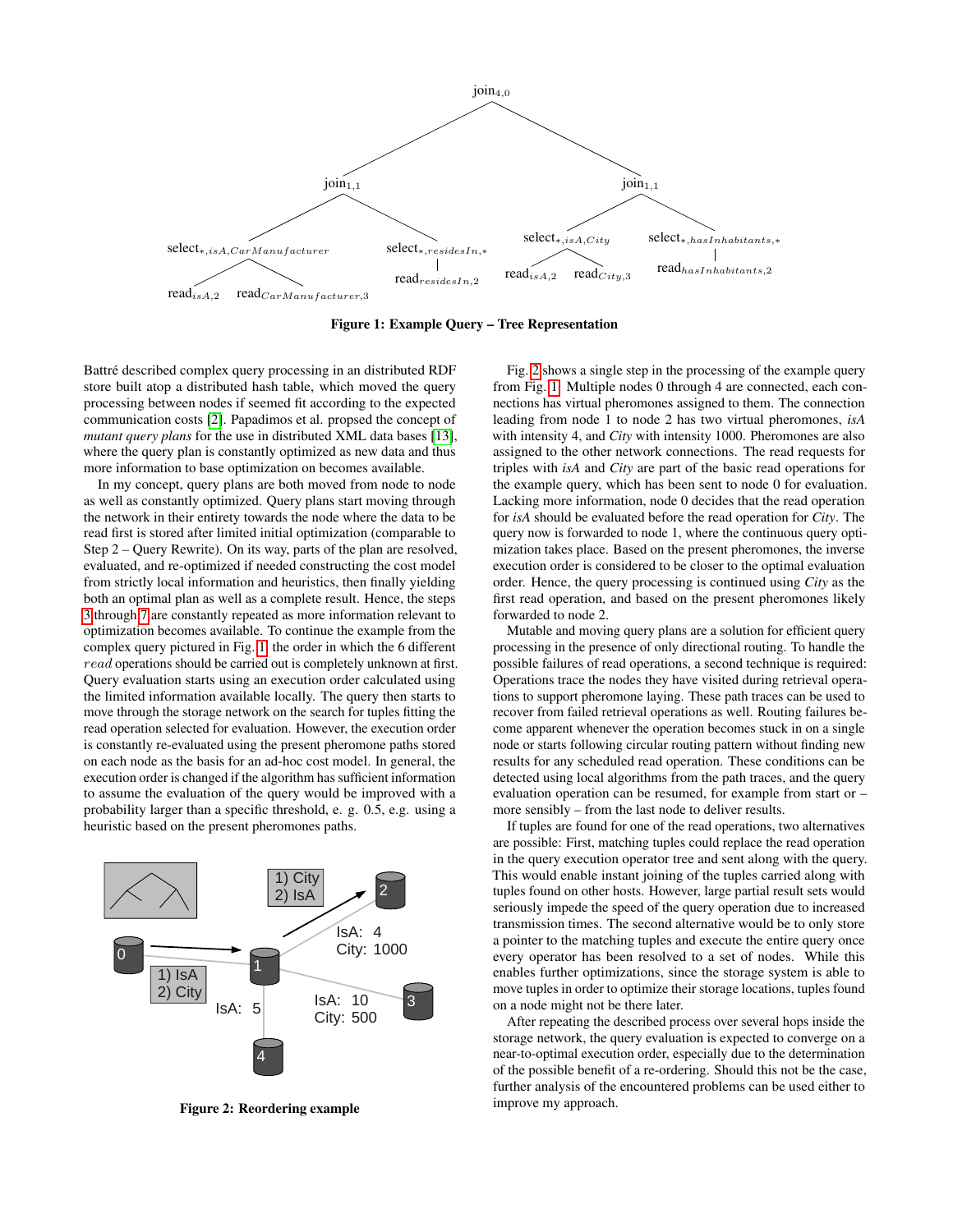# <span id="page-4-5"></span>3. EVALUATION METHOD

The evaluation of distributed algorithms bears several challenges, for example, changing delays in transmission between nodes can have an impact on the performance of a distributed algorithm. For the presented method of distributed query processing, two main evaluation criteria are obvious: First, the method is required to produce correct and usable results to applications running queries. Second, the scalability of the proposed method has to be shown. Here, scalability is dependent on the number of nodes that participate in the processing of a single query. The approach can only be considered scalable, if this number is considerably below the amount of nodes in the storage network. Hence, the evaluation plan is set to incorporate both criteria, hopefully showing both the correct function as well as the scalability of the proposed method. Due to the various statistical properties inherent in the approach, a formal proof is impossible. A first evaluation will thus be based on a statistical analysis. Since the method can be fully implemented, further evaluation can be performed through applications of the method inside a network of different computers, closely approximating the environment in which my approach is expected to be deployed to. Here, the test protocol is designed as follows:

- 1. Construction of a storage network with a set of nodes, with each node being connected to a non-zero number of neighbor nodes.
- 2. Storage of a pre-defined data set of tuples inside the storage network; each node will be responsible for storing a subset of the data set.
- 3. Repeated evaluation of a pre-defined set of queries on the storage network. The result set and the number of nodes participating in the generation of the result sets are recorded. Since the correct results for the queries can be calculated beforehand, the result set will give an insight on the correctness of the algorithm.

To determine the influence of the storage network structure and size, several different classes of network structures for different numbers of nodes will be constructed, and the evaluation repeated for each storage network. For example, a star-shaped storage network might be better suited for my approach than a randomly connected network. Also, the number of neighbors for each node might play an important role. In order to determine the performance of my approach for increasingly complex queries, the evaluation will also be repeated for both a synthetic and real-world data sets with corresponding queries. The synthetic data set and queries will allow the evaluation of the query processing for several constructed cases, while the real-world data and query set will provide some insight on the performance of my approach in a setting as realistic as possible.

While the result set quality can be determined by comparing result sets with the correct result determined beforehand, the amount amount of nodes participating in the generation of a result is evaluated differently: For each query, the evaluation is set to determine the optimal query plan by generating a global view over the storage network normally not present. From this optimal solution, I will be able to assess the overhead generated by my approach due to its intentional lack of global information. For a comparison with the state of the art, I will also record the amount of nodes participating in resolving the test queries using a state-of-the art algorithm for example using a distributed hash table as described in [\[2\]](#page-4-2).

# <span id="page-4-6"></span>4. CONCLUSION

From the amount of data already present or expected in the future the need for distributed storage and retrieval of information was motivated. The different paradigms in the design and operation of distributed storage systems were described, introducing our concept of a self-organized distributed storage system based on swarm intelligence. Within this class of system, the possibilities for the efficient evaluation of complex queries are scarce and have not been researched yet. The two main restrictions from the system's design are location intransparency and failure-prone basic retrieval operations. A basic schema-less data model along with the building blocks for complex queries, selections and join operations were introduced. Based on a widely accepted reference architecture for distributed query processing, I have identified the areas of required work and presented an adaption of the concept of mutable query plans. This concept is based on local optimizations of a query execution in order to reach an efficient query execution. My evaluation methodology of statistical analysis and a test protocol for the proposed method over different storage network structures as well as data and query sets was described. The main contribution of my research would be the described approach of executing complex queries in a fully distributed storage system with unreliable basic read operations and probabilistic directional content routing.

## 4.1 Next Steps

The next steps in my PhD research are to formulate a detailed algorithm for complex query evaluation within the data model and system environment I have described in this paper. Based on this algorithm, I will perform a statistical analysis on the likelihood that this algorithm will produce a near-optimal query execution in typical cases. Based on this, a prototypical implementation will be used to execute various runs of the described test protocol, including a large-scale evaluation using real-world data.

### 5. ACKNOWLEDGMENTS

I would like to thank the anonymous reviewers for their insightful and detailed comments. This research has been supported by the "DigiPolis" project funded by the German Federal Ministry of Education and Research (BMBF) under the grant number 03WKP07B.

#### 6. REFERENCES

- <span id="page-4-1"></span>[1] Balakrishnan, Kaashoek, Karger, Morris, and Stoica. Looking up data in P2P systems. *CACM: Communications of the ACM*, 46, 2003.
- <span id="page-4-2"></span>[2] D. Battré. *Efficient Query Processing in DHT-based RDF Stores*. PhD thesis, Technische Universität Berlin; Fakultät IV - Elektrotechnik und Informatik. Institut für Telekommunikationssysteme, 2008.
- <span id="page-4-3"></span>[3] P. A. Bernstein, N. Goodman, E. Wong, C. L. Reeve, and J. B. Rothnie, Jr. Query processing in a system for distributed databases (SDD-1). *ACM Transactions on Database Systems*, 6(4):602–625, Dec. 1981.
- <span id="page-4-0"></span>[4] G. DeCandia, D. Hastorun, M. Jampani, G. Kakulapati, A. Lakshman, A. Pilchin, S. Sivasubramanian, P. Vosshall, and W. Vogels. Dynamo: Amazon's highly available key-value store. In *Proceedings of the 21st ACM Symposium on Operating Systems Principles (21st SOSP'07)*, pages 205–220, Stevenson, Washington, USA, Oct. 2007. ACM SIGOPS.
- <span id="page-4-7"></span>[5] M. Dorigo and T. Stützle. Ant Colony Optimization. The MIT Press, Cambridge, Massachusetts, 2004.
- <span id="page-4-4"></span>[6] R. Epstein, M. Stonebraker, and E. Wong. Distributed query processing in a relational data base system. In *19 ACM*